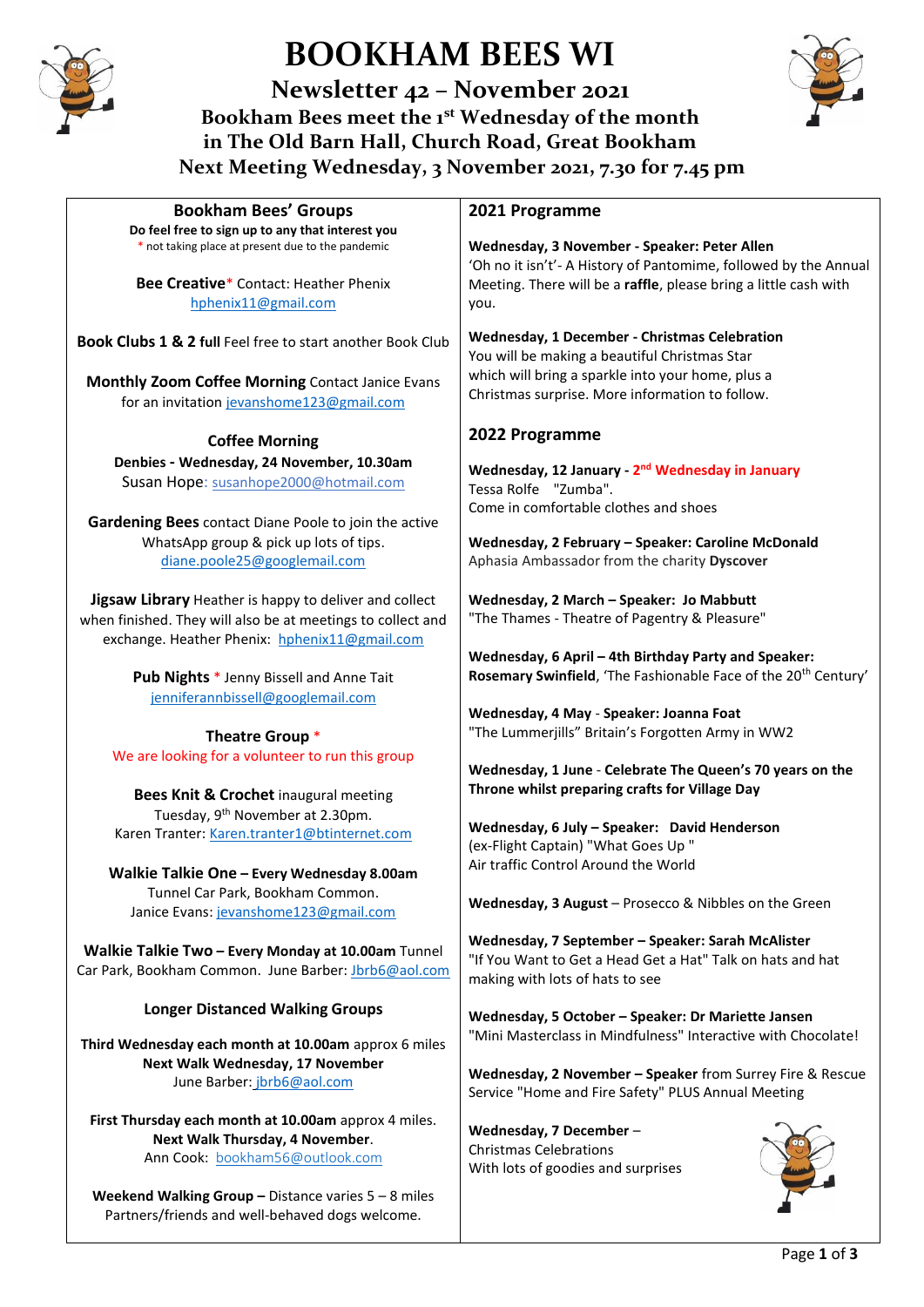# **BOOKHAM BEES WI News and Announcements**

#### June Barber: [jbrb6@aol.com](mailto:jbrb6@aol.com)



The Bees had a fabulous talk from Judith Witter at our October meeting entitled, 'Mary Chrystie and her Family'. If you would like a copy of her book please contact Judith via email:

[judithwitter@hotmail.com](mailto:judithwitter@hotmail.com) 

#### **Winchester Christmas Market Monday 29 November**

Thank you for the great response to this trip. Ann Cook is making the final arrangements regarding cost etc. and will be sending out further details over the next few weeks. If you missed out and would like to join the trip there is a waiting list. Thank you, Ann, for arranging the trip. Contact An[n bookham56@outlook.com](mailto:bookham56@outlook.com)

**Thursday Walking Group** At the beginning of this month



we enjoyed a walk from Little Bookham past Heron's Reach towards Effingham Junction Station and back past the Llamas at Banks Farm. **Next walk Thursday, 4 November**  over Norbury Park from Bocketts Farm. If you wish to join the group, please contact Ann Cook [bookham56@outlook.com](mailto:bookham56@outlook.com)

**Coffee Morning:** The Bees' first face to face coffee morning was held at The Vineries on Thursday, 14<sup>th</sup> October. There were several of us who had a great catch up and a thoroughly enjoyable morning. Thank you, Pam Ingledew, for organising the event.

**Next Coffee Morning, Wednesday, 24 November, 10.30am** at Denbies where we can sit outside or in. A big thank you to Susan Hope for organising November's Coffee Morning. Please let Susan know if you are attending so she can have some idea on numbers. [susanhope2000@hotmail.com](mailto:susanhope2000@hotmail.com) 

Please can we have an offer for someone to arrange December's coffee morning. It is fun to become involved. All you need to do is choose a date, any venue that takes your fancy, and it can be added to the Newsletter!



An enjoyable coffee morning took place at LYP on Saturday, 22 October, which was attended by some 12 Bees, raising much needed funds for such a worthwhile charity. Apparently, the caramal shortcake went down very well!

**Third Wednesday of the month Walking Group** walked from Headley to Walton-on-the-Hill and were sooooo lucky with the weather! Next walk will be on Wednesday, 17 November.

**Walkie Talkie 2** had 11 people on one walk and enjoyed a meander round the common. They are very proud of themselves as they haven't got properly lost yet!

**Walkie Talkie 1** Never gets lost as we talk so much we take the same route every week. However, we do sometimes do the walk backwards. Not literally walking backwards, the opposite direction to normal!

## **Next Meeting**

**Wednesday, 3 November 7.30 for 7.45pm in The Old Barn Hall** A fun speaker, Peter Allen. His talk is entitled, 'Oh no it isn't' – A History of Pantomime. Come and have a good laugh!

Seating will be spread out, as before. Members are welcome to sit on their own if they feel more comfortable doing so.

**Raffle** There will be a raffle and tickets will be on sale by the door as you arrive. Please bring some change with you. You just might be one of the lucky winners! **Refreshments** will be available, just like the 'old days'.

We will listen to the speaker commencing at 7.45pm, have a break for refreshments, which will be followed by the Annual Meeting. Please do let a member of the committee know if you would like to be put forward as President of Bookham Bees WI as there will be nominations and a vote at the Annual Meeting.

Please bring warm clothes as the doors will be open to allow air to circulate.